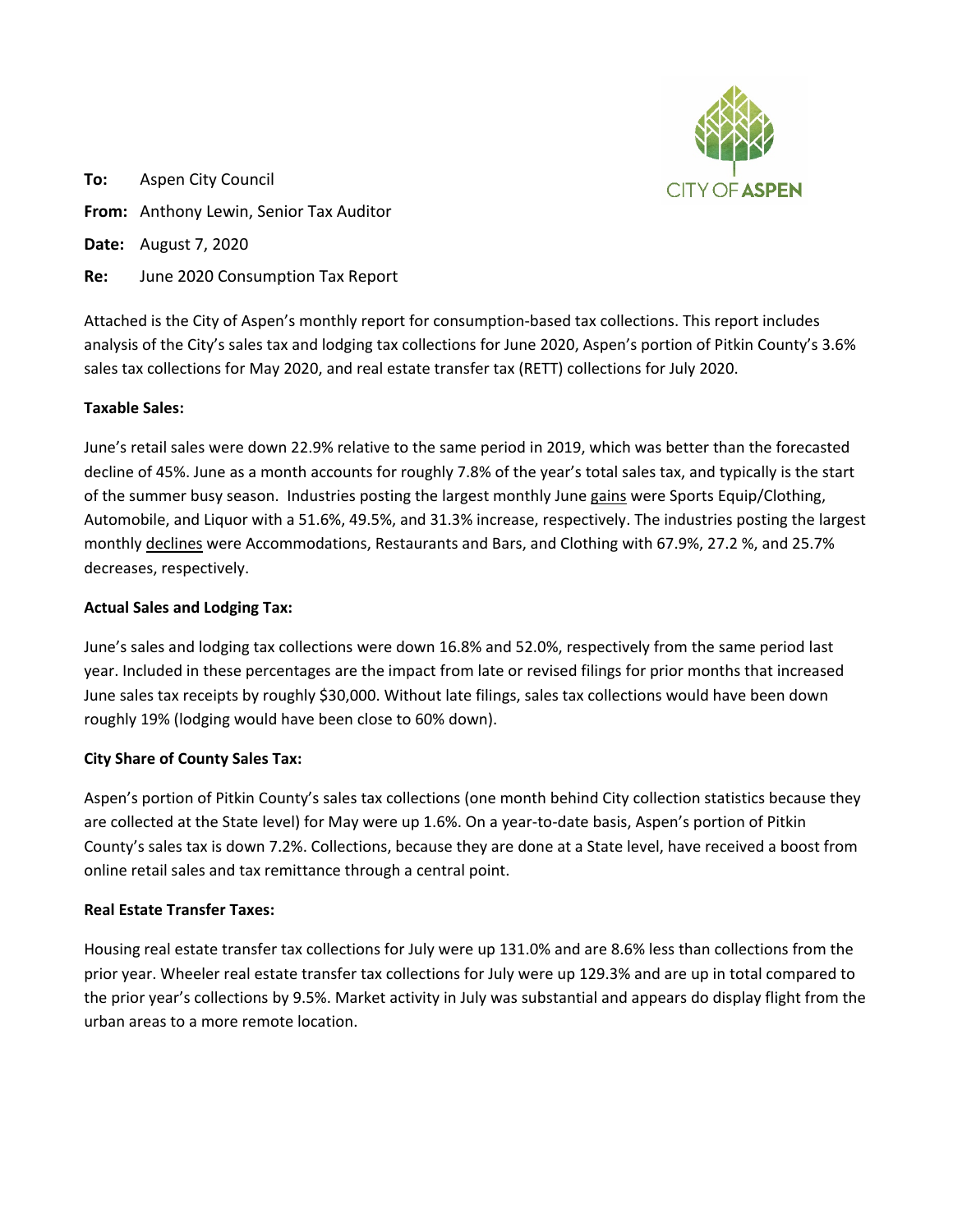### **City of Aspen Retail Sales by Industry June 2020**

|                               |                         |                               |                    | <b>Year To Date Retail Sales</b> |                             |                  |                     |               |
|-------------------------------|-------------------------|-------------------------------|--------------------|----------------------------------|-----------------------------|------------------|---------------------|---------------|
| Category                      | <b>YTD Retail Sales</b> | % Change<br><b>Prior Year</b> | % YTD Retail Sales |                                  |                             |                  | Automobile          |               |
| Accommodations                | \$88,815,739            | (30.3%)                       | 26.6%              | <b>Miscellaneous</b>             | <b>Luxury Goods</b><br>5.0% | <b>Utilities</b> | 2.3%                | Marijuana     |
| <b>Restaurants &amp; Bars</b> | \$53,302,794            | (21.9%)                       | 16.0%              | 9.3%                             |                             | 7.5%             |                     | 1.5%          |
| Sports Equip/Clothing         | \$25,322,049            | (9.9%                         | 7.6%               |                                  | Construction                |                  |                     |               |
| Clothing                      | \$20,247,283            | (27.5%)                       | 6.1%               |                                  | 8.6%                        |                  |                     |               |
| Food & Drug                   | \$26,069,164            | (4.2%)                        | 7.8%               |                                  |                             |                  |                     |               |
| Liquor                        | \$5,553,283             | 10.2%                         | 1.7%               |                                  |                             |                  |                     |               |
| Miscellaneous                 | \$30,878,339            | 4.1%                          | 9.3%               |                                  |                             |                  |                     |               |
| Construction                  | \$28,689,656            | (9.8%)                        | 8.6%               | Liquor<br>1.7%                   |                             |                  |                     |               |
| Luxury Goods                  | \$16,615,499            | 11.3%                         | 5.0%               |                                  |                             |                  |                     |               |
| <b>Utilities</b>              | \$25,138,014            | 0.3%                          | 7.5%               |                                  |                             |                  |                     |               |
| Automobile                    | \$7,805,736             | (19.4%)                       | 2.3%               | Clothing                         |                             |                  |                     |               |
| Marijuana                     | \$4,892,162             | (21.7%)                       | 1.5%               | 6.1%                             |                             |                  |                     | ecommodations |
| Total                         | \$333,329,718           | (16.9%)                       | 100.0%             |                                  |                             |                  |                     | 26.6%         |
|                               |                         |                               |                    | Food & Drug                      | <b>Sports</b>               |                  | Doctourants P. Dars |               |

**Equip/Clothing 7.6%**

**7.8%**

**June Monthly Retail Sales**

|                       |                             | <b>Businesses</b> | % Change Prior | % Monthly           |
|-----------------------|-----------------------------|-------------------|----------------|---------------------|
| Category              | <b>Monthly Retail Sales</b> | Reporting         | Year           | <b>Retail Sales</b> |
| Accommodations        | \$6,011,610                 | 73                | (67.9%)        | 11.6%               |
| Restaurants & Bars    | \$8,233,790                 | 64                | (27.2%)        | 15.9%               |
| Sports Equip/Clothing | \$3,750,144                 | 41                | 51.6%          | 7.2%                |
| Clothing              | \$3,781,315                 | 83                | (25.7%)        | 7.3%                |
| Food & Drug           | \$4,992,612                 | 46                | 3.8%           | 9.6%                |
| Liquor                | \$1,127,792                 | 8                 | 31.3%          | 2.2%                |
| Miscellaneous         | \$7,723,706                 | 478               | $(0.9\%)$      | 14.9%               |
| Construction          | \$7,667,399                 | 199               | $(10.0\%)$     | 14.8%               |
| Luxury Goods          | \$2,750,491                 | 54                | 18.8%          | 5.3%                |
| Utilities             | \$3,029,359                 | 92                | $(5.8\%)$      | 5.8%                |
| Automobile            | \$2,061,627                 | 1                 | 49.5%          | 4.0%                |
| Marijuana             | \$784,956                   | 8                 | (8.9%)         | 1.5%                |
| Total                 | \$51,914,800                | 1147              | (22.9%)        | 100.0%              |



**Restaurants & Bars 16.0%**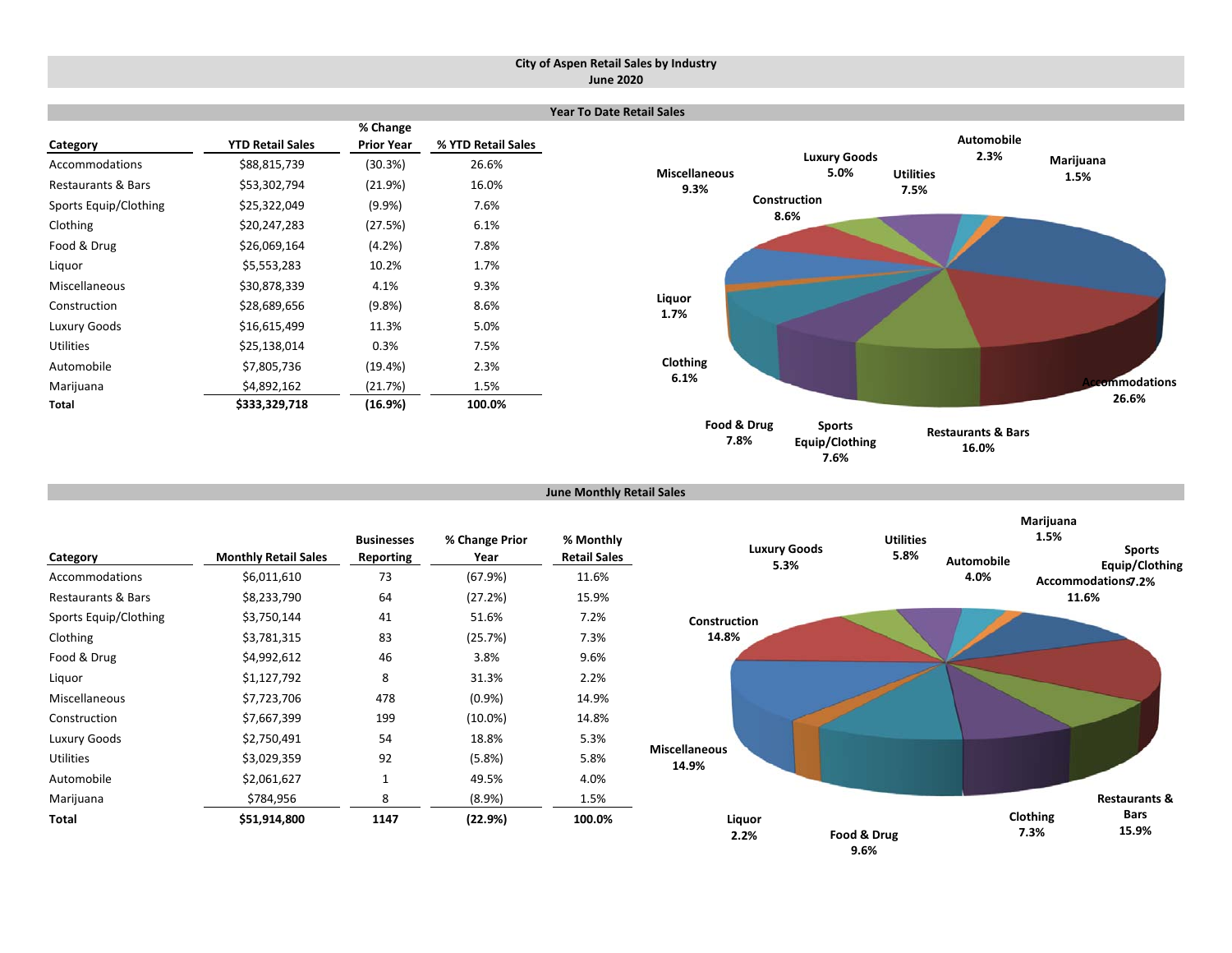# **City of Aspen Sales and Lodging Tax June 2020**

|                                                     |                  | <b>Year To Date Tax Collections</b> |                                           |                                            |                                                |
|-----------------------------------------------------|------------------|-------------------------------------|-------------------------------------------|--------------------------------------------|------------------------------------------------|
|                                                     | <b>YTD Taxes</b> | % YTD                               |                                           |                                            | 1.0% Sales Tax: Parks &                        |
| Tax Type                                            | <b>Collected</b> | <b>Taxes</b>                        | 2.0% Lodging Tax: Tourist                 |                                            | Open Space                                     |
| 1.0% Sales Tax: Parks & Open Space                  | \$3,354,178      | 39.1%                               | Promotion/<br>Transportation              |                                            | 39.1%                                          |
| 0.5% Sales Tax: Parks & Open Space                  | \$1,676,686      | 19.5%                               | 17.9%                                     |                                            |                                                |
| 0.15% Sales Tax: Transportation                     | \$503,088        | 5.9%                                |                                           |                                            |                                                |
| 0.45% Sales Tax: Affordable Housing/ Childcare      | \$1,509,259      | 17.6%                               |                                           |                                            |                                                |
| 2.0% Lodging Tax: Tourist Promotion/ Transportation | \$1,536,078      | 17.9%                               | 0.45% Sales Tax:                          |                                            |                                                |
| <b>Total</b>                                        | \$8,579,289      | 100%                                | Affordable Housing/<br>Childcare<br>17.6% | 0.15% Sales Tax:<br>Transportation<br>5.9% | 0.5% Sales Tax: Parks<br>& Open Space<br>19.5% |

### **June Monthly Tax Collections**

| Tax Type                                            | <b>Monthly Taxes</b><br><b>Collected</b> | % Monthly<br><b>Taxes</b> |                                           | 2.0% Lodging Tax:<br><b>Tourist Promotion/</b><br>Transportation | 1.0% Sales Tax: Parks &<br>Open Space |
|-----------------------------------------------------|------------------------------------------|---------------------------|-------------------------------------------|------------------------------------------------------------------|---------------------------------------|
| 1.0% Sales Tax: Parks & Open Space                  | \$548,171                                | 42.7%                     |                                           | 10.3%                                                            | 42.7%                                 |
| 0.5% Sales Tax: Parks & Open Space                  | \$274,020                                | 21.3%                     |                                           |                                                                  |                                       |
| 0.15% Sales Tax: Transportation                     | \$82,220                                 | 6.4%                      |                                           |                                                                  |                                       |
| 0.45% Sales Tax: Affordable Housing/ Childcare      | \$246,657                                | 19.2%                     |                                           |                                                                  |                                       |
| 2.0% Lodging Tax: Tourist Promotion/ Transportation | \$132,724                                | 10.3%                     | 0.45% Sales Tax:                          |                                                                  |                                       |
| <b>Total</b>                                        | \$1,283,791                              | 100%                      | Affordable Housing/<br>Childcare<br>19.2% | 0.15% Sales Tax:<br>Transportation                               | 0.5% Sales Tax: Parks<br>& Open Space |

**21.3%**

**6.4%**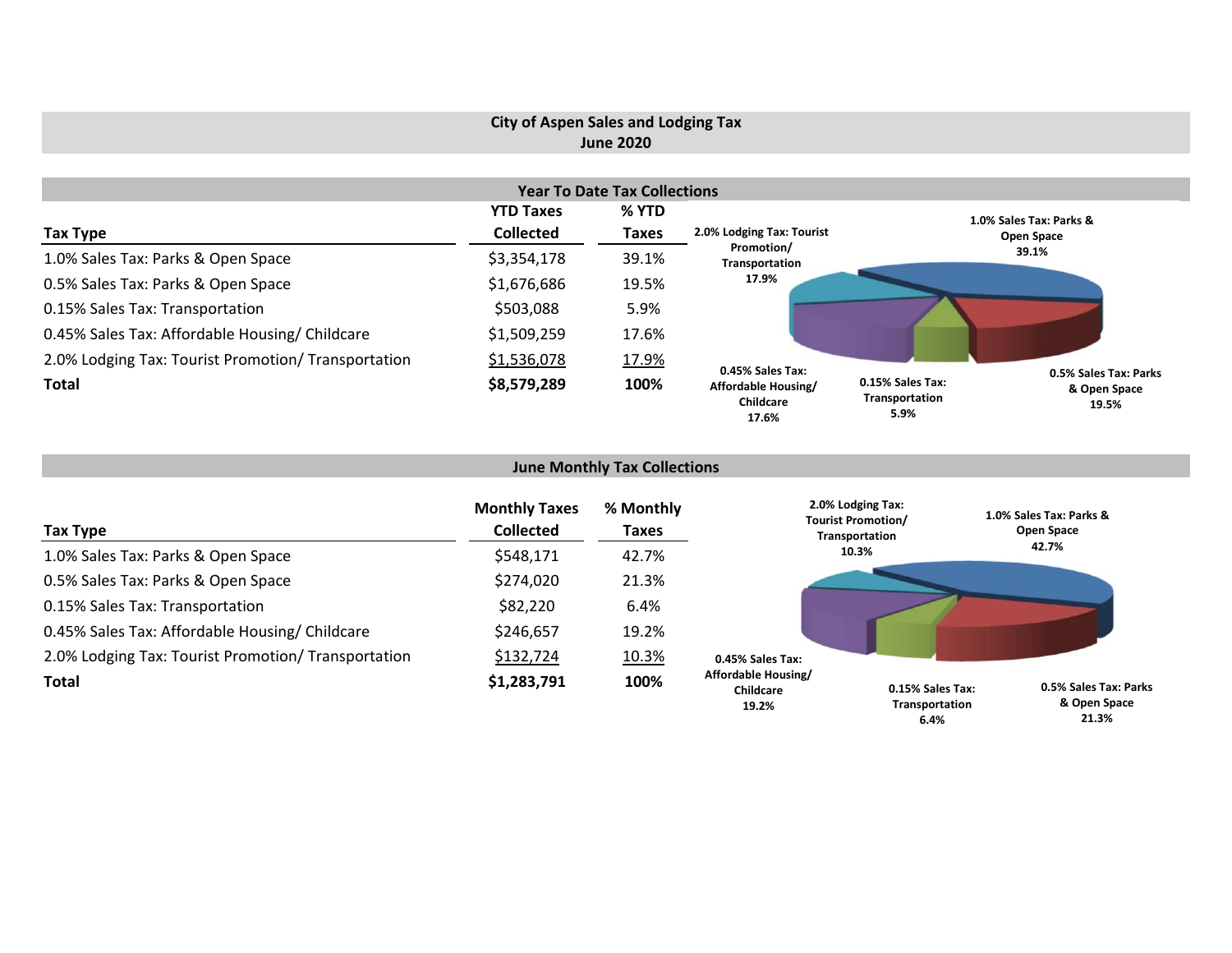# **City of Aspen Sales Tax 2.1%**

|  |  | <b>June 2020</b> |  |
|--|--|------------------|--|
|--|--|------------------|--|

| <b>Current Month Revenues are</b> | (16.8%) | below last year's Monthly Revenues.             |
|-----------------------------------|---------|-------------------------------------------------|
| <b>Year To Date Revenues are</b>  | (15.2%) | below Year To Date Budgeted Revenues.           |
| <b>Year To Date Revenues are</b>  | (16.1%) | below last year's Actual Year To Date Revenues. |

|              |               | 2020 Monthly Budget vs. 2020 Actual |            |               | 2020 YTD Budget vs. 2020 Actual |            |              | 2020 vs. 2019 |              |            |
|--------------|---------------|-------------------------------------|------------|---------------|---------------------------------|------------|--------------|---------------|--------------|------------|
| <b>Month</b> | <b>Budget</b> | Actual                              | Variance   | <b>Budget</b> | Actual                          | Variance   | 2019 Monthly | Variance      | 2019 YTD     | Variance   |
| Jan          | \$1,918,600   | \$1,991,690                         | 3.8%       | \$1,918,600   | \$1,991,690                     | 3.8%       | \$1,862,971  | 6.9%          | \$1,862,971  | 6.9%       |
| Feb          | \$1,736,100   | \$1,857,466                         | 7.0%       | \$3,654,700   | \$3,849,156                     | 5.3%       | \$1,737,770  | 6.9%          | \$3,600,741  | 6.9%       |
| Mar          | \$1,982,200   | \$1,087,955                         | $(45.1\%)$ | \$5,636,900   | \$4,937,111                     | (12.4%)    | \$2,010,993  | (45.9%)       | \$5,611,734  | (12.0%)    |
| Apr          | \$676,600     | \$458,858                           | (32.2%)    | \$6,313,500   | \$5,395,969                     | (14.5%)    | \$757,958    | (39.5%)       | \$6,369,692  | (15.3%)    |
| May          | \$570,600     | \$496,175                           | $(13.0\%)$ | \$6,884,100   | \$5,892,144                     | $(14.4\%)$ | \$646,709    | (23.3%)       | \$7,016,401  | $(16.0\%)$ |
| June         | \$1,422,000   | \$1,151,068                         | (19.1%)    | \$8,306,100   | \$7,043,212                     | (15.2%)    | \$1,382,830  | $(16.8\%)$    | \$8,399,231  | (16.1%)    |
| July         | \$1,849,000   |                                     |            | \$10,155,100  |                                 |            | \$1,920,481  |               | \$10,319,712 |            |
| Aug          | \$1,575,800   |                                     |            | \$11,730,900  |                                 |            | \$1,568,118  |               | \$11,887,829 |            |
| Sept         | \$1,287,100   |                                     |            | \$13,018,000  |                                 |            | \$1,339,131  |               | \$13,226,960 |            |
| Oct          | \$756,200     |                                     |            | \$13,774,200  |                                 |            | \$813,092    |               | \$14,040,052 |            |
| Nov          | \$654,800     |                                     |            | \$14,429,000  |                                 |            | \$694,364    |               | \$14,734,416 |            |
| Dec          | \$2,548,500   |                                     |            | \$16,977,500  |                                 |            | \$2,465,684  |               | \$17,200,100 |            |



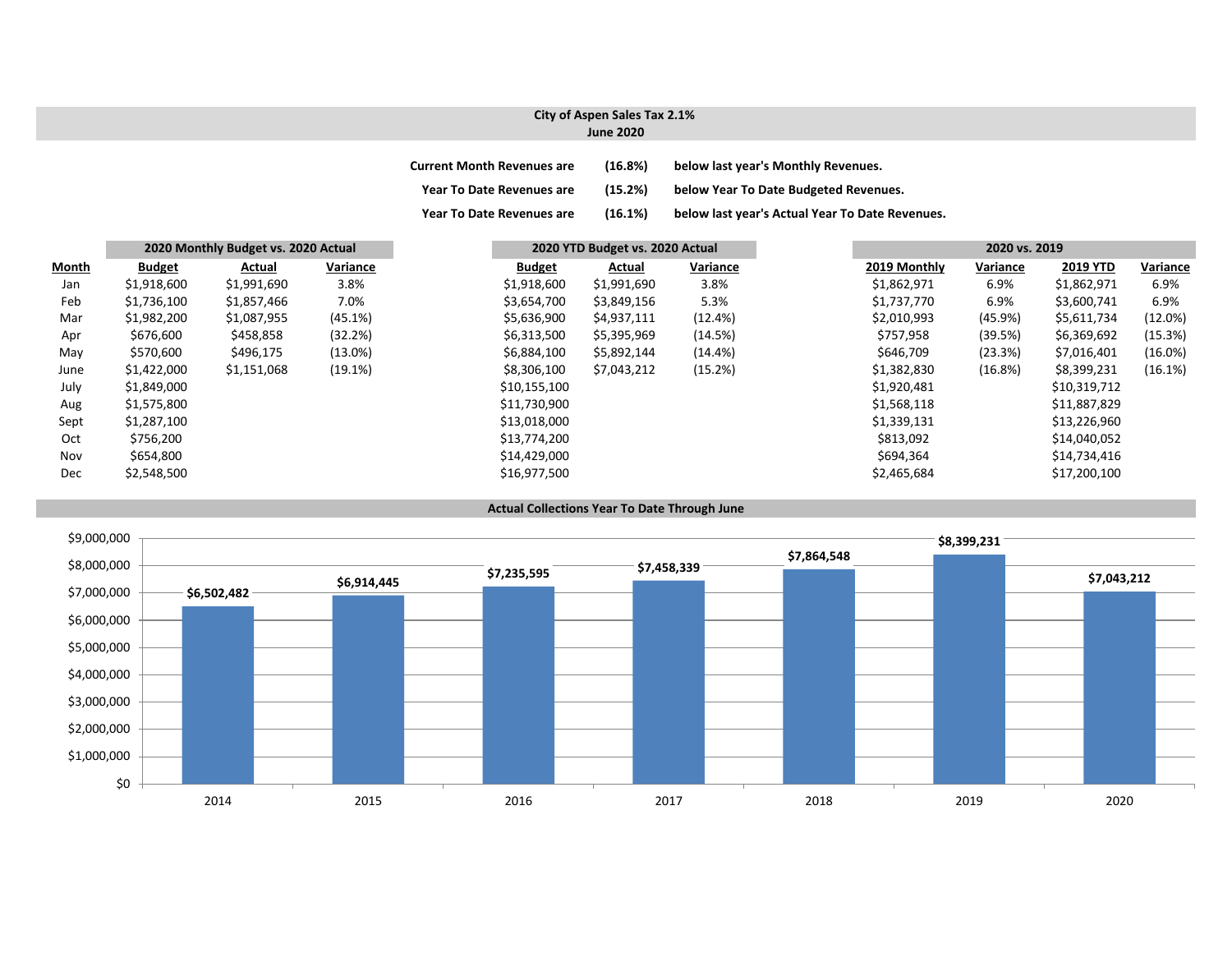### **City of Aspen Tourist Promotion 1.5% Lodging Tax (0.5% Rate for 2010 and Prior) June 2020**

**Current MonthRevenues are (52.0%) below last year's Monthly Revenues adjusted for rate increase.**

**Year ToDate Revenues are (25.4%) below Year To Date Budgeted Revenues.**

**Year To**(27.9%) below last year's Actual Year To Date Revenues adjusted for rate increase.

|              |               | 2020 Monthly Budget vs. 2020 Actual |            |               | 2020 YTD Budget vs. 2020 Actual |          |              | 2020 vs. 2019 |                 |          |
|--------------|---------------|-------------------------------------|------------|---------------|---------------------------------|----------|--------------|---------------|-----------------|----------|
| <b>Month</b> | <b>Budget</b> | Actual                              | Variance   | <b>Budget</b> | Actual                          | Variance | 2019 Monthly | Variance      | <b>2019 YTD</b> | Variance |
| Jan          | \$412,500     | \$423,412                           | 2.6%       | \$412,500     | \$423,412                       | 2.6%     | \$435,183    | (2.7%)        | \$435,183       | (2.7%)   |
| Feb          | \$390,000     | \$417,502                           | 7.1%       | \$802,500     | \$840,914                       | 4.8%     | \$386,172    | 8.1%          | \$821,355       | 2.4%     |
| Mar          | \$420,000     | \$197,251                           | $(53.0\%)$ | \$1,222,500   | \$1,038,165                     | (15.1%)  | \$441,407    | (55.3%)       | \$1,262,762     | (17.8%)  |
| Apr          | \$60,000      | \$5,581                             | (90.7%)    | \$1,282,500   | \$1,043,746                     | (18.6%)  | \$72,042     | (92.3%)       | \$1,334,804     | (21.8%)  |
| May          | \$45,000      | \$8,770                             | (80.5%)    | \$1,327,500   | \$1,052,516                     | (20.7%)  | \$55,183     | (84.1%)       | \$1,389,987     | (24.3%)  |
| June         | \$217,500     | \$99,543                            | (54.2%)    | \$1,545,000   | \$1,152,059                     | (25.4%)  | \$207,585    | (52.0%)       | \$1,597,572     | (27.9%)  |
| July         | \$300,000     |                                     |            | \$1,845,000   |                                 |          | \$312,072    |               | \$1,909,644     |          |
| Aug          | \$255,000     |                                     |            | \$2,100,000   |                                 |          | \$236,486    |               | \$2,146,131     |          |
| Sept         | \$157,500     |                                     |            | \$2,257,500   |                                 |          | \$168,611    |               | \$2,314,741     |          |
| Oct          | \$82,500      |                                     |            | \$2,340,000   |                                 |          | \$87,775     |               | \$2,402,516     |          |
| Nov          | \$60,000      |                                     |            | \$2,400,000   |                                 |          | \$59,637     |               | \$2,462,153     |          |
| Dec          | \$490,500     |                                     |            | \$2,890,500   |                                 |          | \$451,985    |               | \$2,914,139     |          |

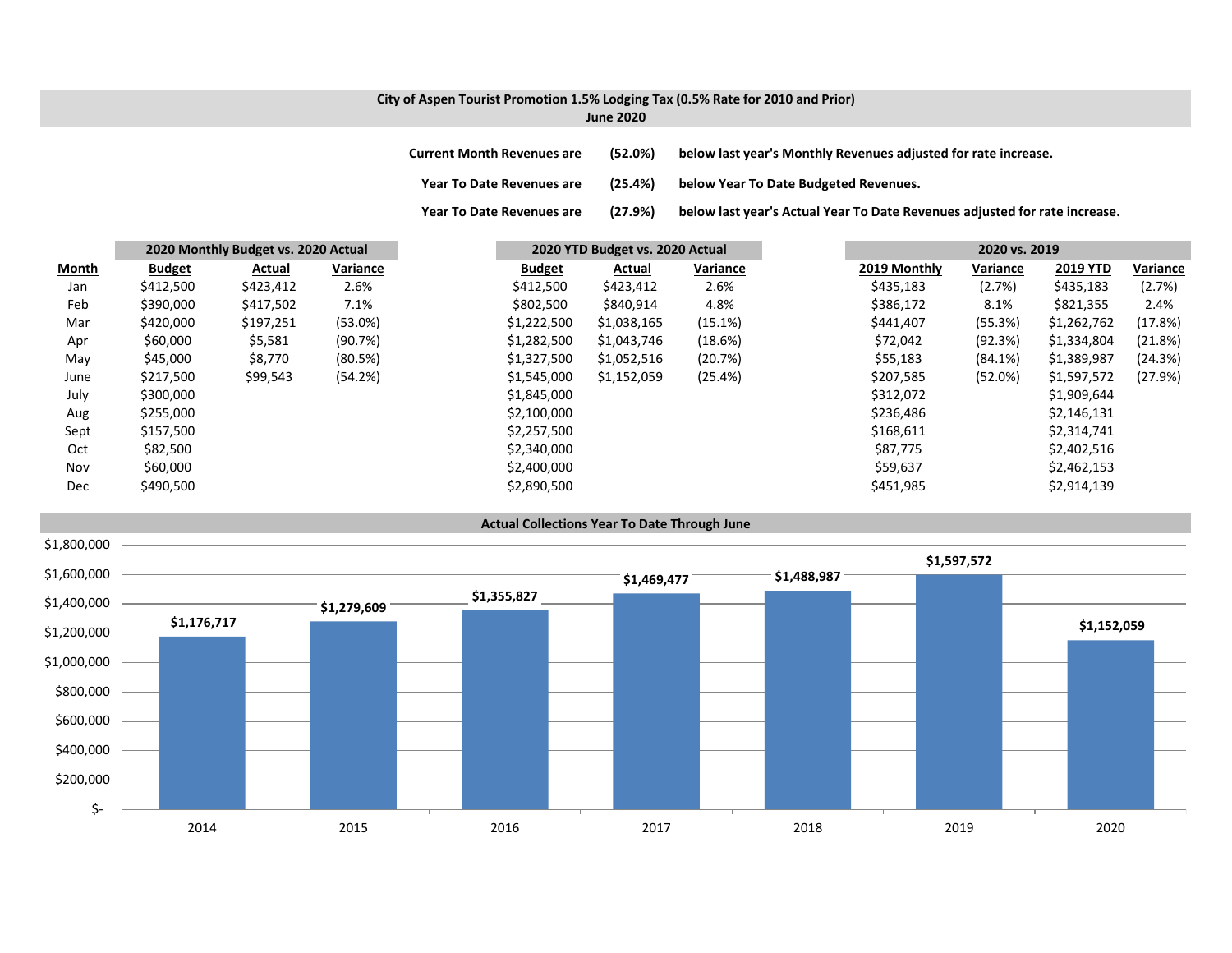### **City of Aspen Transportation 0.5% Lodging Tax June 2020**

| <b>Current Month Revenues are</b> | (52.0%) | below last year's Monthly Revenues              |
|-----------------------------------|---------|-------------------------------------------------|
| <b>Year To Date Revenues are</b>  | (25.4%) | below Year To Date Budgeted Revenues.           |
| <b>Year To Date Revenues are</b>  | (27.9%) | below last year's Actual Year To Date Revenues. |

|              | 2020 Monthly Budget vs. 2020 Actual |           |          | 2020 YTD Budget vs. 2020 Actual |           |          | 2020 vs. 2019 |              |            |                 |          |
|--------------|-------------------------------------|-----------|----------|---------------------------------|-----------|----------|---------------|--------------|------------|-----------------|----------|
| <b>Month</b> | <b>Budget</b>                       | Actual    | Variance | <b>Budget</b>                   | Actual    | Variance |               | 2019 Monthly | Variance   | <b>2019 YTD</b> | Variance |
| Jan          | \$137,500                           | \$141,137 | 2.6%     | \$137,500                       | \$141,137 | 2.6%     |               | \$145,061    | (2.7%)     | \$145,061       | (2.7%)   |
| Feb          | \$130,000                           | \$139,167 | 7.1%     | \$267,500                       | \$280,304 | 4.8%     |               | \$128,724    | 8.1%       | \$273,785       | 2.4%     |
| Mar          | \$140,000                           | \$65,750  | (53.0%)  | \$407,500                       | \$346,054 | (15.1%)  |               | \$147,136    | (55.3%)    | \$420,920       | (17.8%)  |
| Apr          | \$20,000                            | \$1,860   | (90.7%)  | \$427,500                       | \$347,915 | (18.6%)  |               | \$24,014     | (92.3%)    | \$444,934       | (21.8%)  |
| May          | \$15,000                            | \$2,923   | (80.5%)  | \$442,500                       | \$350,838 | (20.7%)  |               | \$18,394     | (84.1%)    | \$463,328       | (24.3%)  |
| June         | \$72,500                            | \$33,181  | (54.2%)  | \$515,000                       | \$384,019 | (25.4%)  |               | \$69,195     | $(52.0\%)$ | \$532,523       | (27.9%)  |
| July         | \$100,000                           |           |          | \$615,000                       |           |          |               | \$104,024    |            | \$636,547       |          |
| Aug          | \$85,000                            |           |          | \$700,000                       |           |          |               | \$78,829     |            | \$715,376       |          |
| Sept         | \$52,500                            |           |          | \$752,500                       |           |          |               | \$56,203     |            | \$771,579       |          |
| Oct          | \$27,500                            |           |          | \$780,000                       |           |          |               | \$29,258     |            | \$800,837       |          |
| Nov          | \$20,000                            |           |          | \$800,000                       |           |          |               | \$19,879     |            | \$820,716       |          |
| Dec          | \$163,500                           |           |          | \$963,500                       |           |          |               | \$150,662    |            | \$971,378       |          |

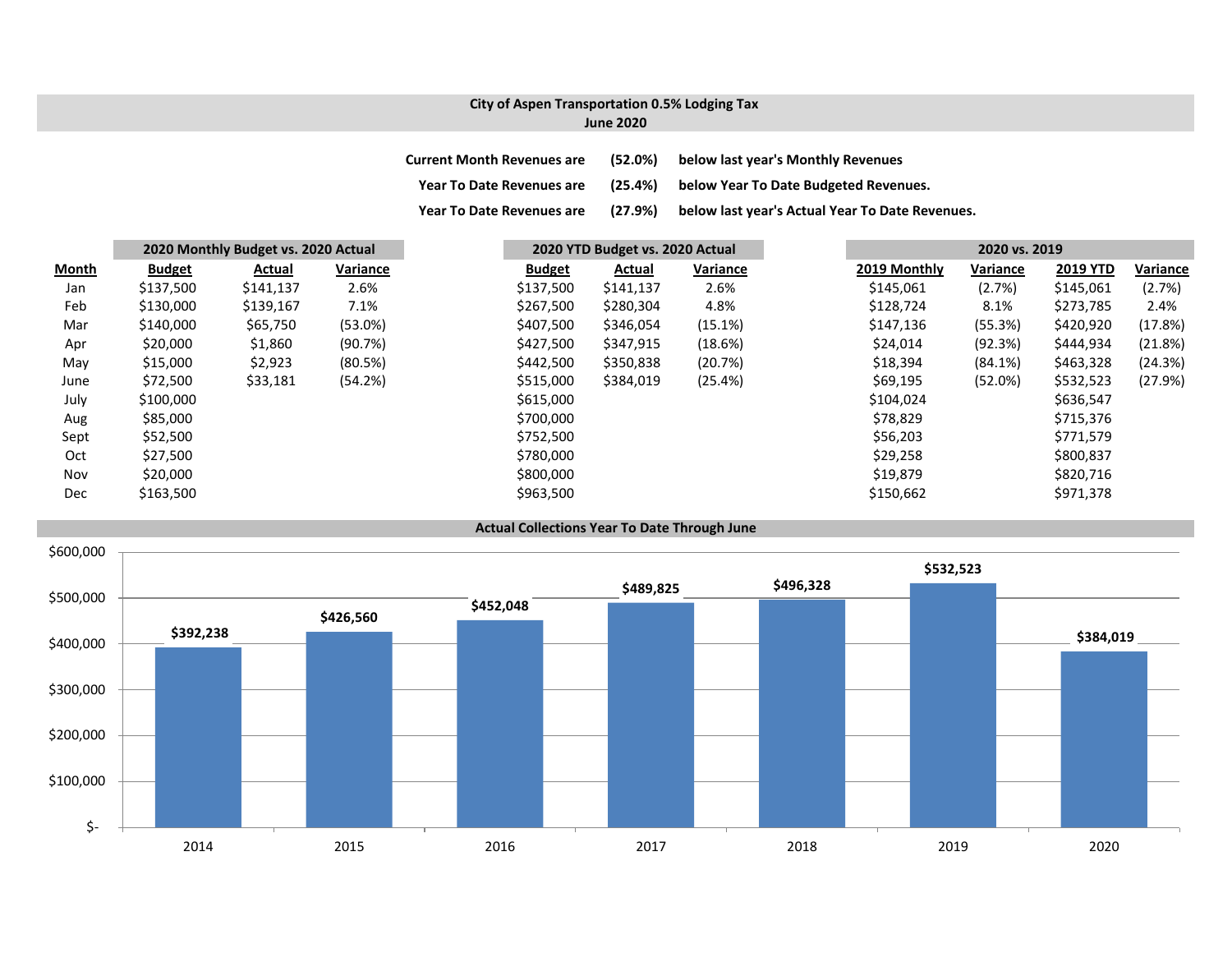### **City of Aspen Portion of Pitkin County 3.6% Sales Tax**

| <b>May 2020</b> |  |
|-----------------|--|
|-----------------|--|

| <b>Current Month Revenues are</b> | 1.6%      | above last year's Monthly Revenues.             |
|-----------------------------------|-----------|-------------------------------------------------|
| <b>Year To Date Revenues are</b>  | $(4.4\%)$ | below Year To Date Budgeted Revenues.           |
| <b>Year To Date Revenues are</b>  | (7.2%)    | below last year's Actual Year To Date Revenues. |

|              | 2020 Monthly Budget vs. 2020 Actual |             |          | 2020 YTD Budget vs. 2020 Actual |             |          | 2020 vs. 2019 |              |          |   |                 |           |
|--------------|-------------------------------------|-------------|----------|---------------------------------|-------------|----------|---------------|--------------|----------|---|-----------------|-----------|
| <b>Month</b> | <b>Budget</b>                       | Actual      | Variance | <b>Budget</b>                   | Actual      | Variance |               | 2019 Monthly | Variance |   | <b>2019 YTD</b> | Variance  |
| Jan          | \$1,357,000                         | \$1,512,709 | 11.5%    | \$1,357,000                     | \$1,512,709 | 11.5%    |               | \$1,332,368  | 13.5%    | S | 1,332,368       | 13.5%     |
| Feb          | \$1,277,000                         | \$1,449,548 | 13.5%    | \$2,634,000                     | \$2,962,257 | 12.5%    |               | \$1,195,264  | 21.3%    | S | 2,527,633       | 17.2%     |
| Mar          | \$1,293,000                         | \$708,210   | (45.2%)  | \$3,927,000                     | \$3,670,467 | (6.5%)   |               | \$1,460,126  | (51.5%)  |   | 3,987,758       | $(8.0\%)$ |
| Apr          | \$484,000                           | \$498,211   | 2.9%     | \$4,411,000                     | \$4,168,678 | (5.5%)   |               | \$543,209    | (8.3%)   | S | 4,530,968       | $(8.0\%)$ |
| May          | \$398,000                           | \$430,729   | 8.2%     | \$4,809,000                     | \$4,599,408 | (4.4% )  |               | \$423,901    | 1.6%     | S | 4,954,869       | (7.2%)    |
| June         | \$822,000                           |             |          | \$5,631,000                     |             |          |               | \$867,745    |          |   | 5,822,613       |           |
| July         | \$1,097,000                         |             |          | \$6,728,000                     |             |          |               | \$1,149,462  |          |   | 6,972,075       |           |
| Aug          | \$917,000                           |             |          | \$7,645,000                     |             |          |               | \$1,059,020  |          |   | 8,031,094       |           |
| Sept         | \$801,000                           |             |          | \$8,446,000                     |             |          |               | \$867,293    |          |   | 8,898,387       |           |
| Oct          | \$498,000                           |             |          | \$8,944,000                     |             |          |               | \$646,501    |          |   | 9,544,889       |           |
| Nov          | \$484,000                           |             |          | \$9,428,000                     |             |          |               | \$908,405    |          |   | 10,453,294      |           |
| Dec          | \$1,461,000                         |             |          | \$10,889,000                    |             |          |               | \$1,627,600  |          |   | 12,080,894      |           |

**Actual Collections Year To Date Through May**

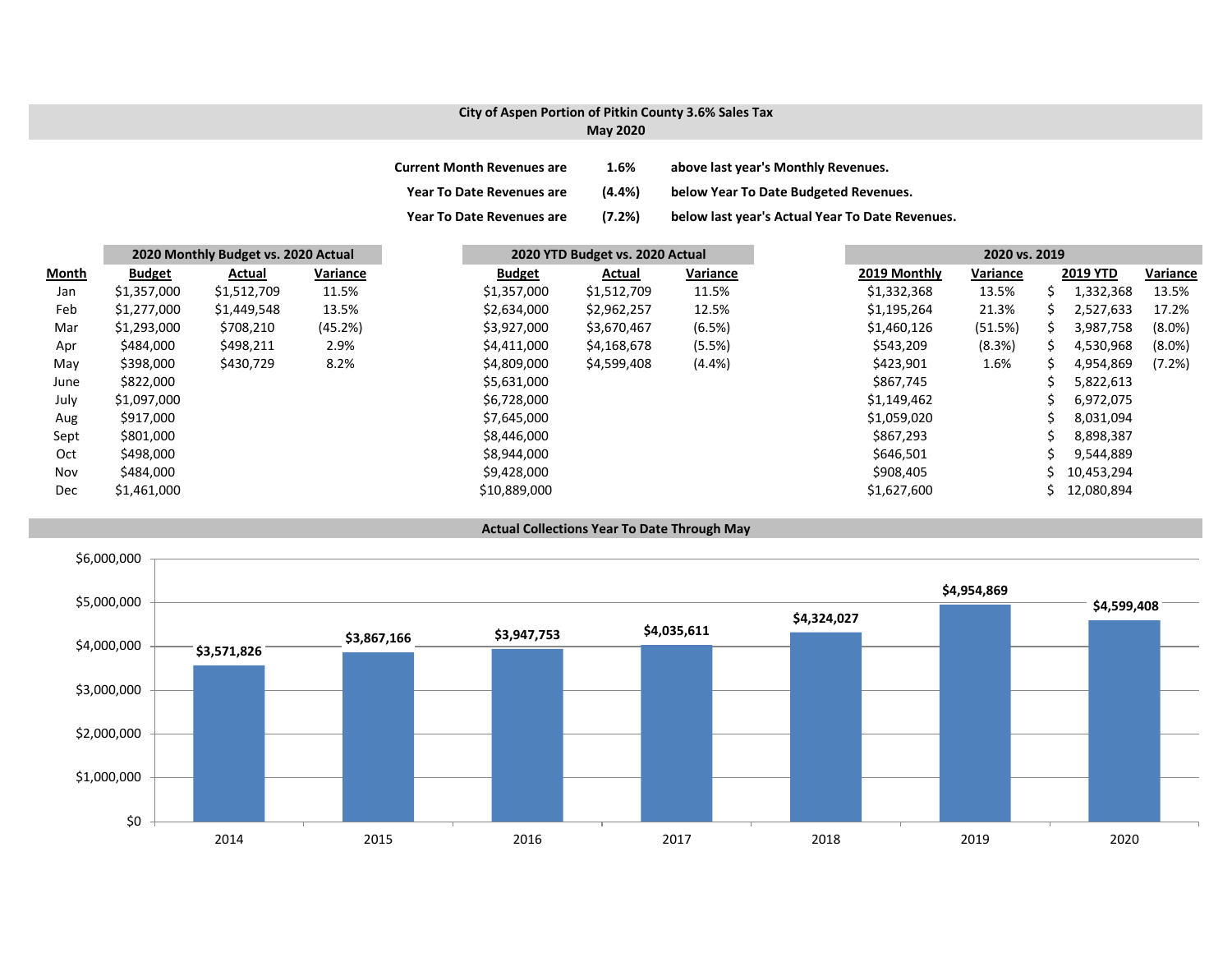# **Housing Real Estate Transfer Tax**

### **July 2020**

| <b>Current Month Revenues are</b> | 131.0% | above last year's Monthly Revenues.             |
|-----------------------------------|--------|-------------------------------------------------|
| <b>Year To Date Revenues are</b>  | 2.8%   | above Year To Date Budgeted Revenues.           |
| <b>Year To Date Revenues are</b>  | (8.6%) | below last year's Actual Year To Date Revenues. |

|            |               |             | 2020 Monthly Budget vs. 2020 Actual | 2020 YTD Budget vs. 2020 Actual |             |          |  | 2020 vs. 2019 |           |                 |          |
|------------|---------------|-------------|-------------------------------------|---------------------------------|-------------|----------|--|---------------|-----------|-----------------|----------|
| Month      | <b>Budget</b> | Actual      | Variance                            | <b>Budget</b>                   | Actual      | Variance |  | 2019 Monthly  | Variance  | <b>2019 YTD</b> | Variance |
| Jan        | \$488,100     | \$1,098,343 | 125.0%                              | \$488,100                       | \$1,098,343 | 125.0%   |  | \$1,105,098   | $(0.6\%)$ | \$1,105,098     |          |
| Feb        | \$509,100     | \$496,350   | (2.5%)                              | \$997,200                       | \$1,594,693 | 59.9%    |  | \$204,130     | 143.2%    | \$1,309,228     |          |
| Mar        | \$501,100     | \$598,199   | 19.4%                               | \$1,498,300                     | \$2,192,893 | 46.4%    |  | \$892,017     | (32.9%)   | \$2,201,245     |          |
| Apr        | \$728,800     | \$505,915   | (30.6%)                             | \$2,227,100                     | \$2,698,808 | 21.2%    |  | \$551,428     | (8.3%)    | \$2,752,674     |          |
| May        | \$672,000     | \$110,180   | (83.6%)                             | \$2,899,100                     | \$2,808,988 | (3.1%)   |  | \$813,639     | (86.5%)   | \$3,566,313     |          |
| June       | \$668,900     | \$477,350   | (28.6%)                             | \$3,568,000                     | \$3,286,338 | (7.9%)   |  | \$615,723     | (22.5%)   | \$4,182,036     |          |
| July       | \$488,700     | \$885,546   | 81.2%                               | \$4,056,700                     | \$4,171,884 | 2.8%     |  | \$383,273     | 131.0%    | \$4,565,308     |          |
| Aug        | \$657,900     |             |                                     | \$4,714,600                     |             |          |  | \$639,178     |           | \$5,204,486     |          |
| Sept       | \$926,800     |             |                                     | \$5,641,400                     |             |          |  | \$703,645     |           | \$5,908,131     |          |
| Oct        | \$787,000     |             |                                     | \$6,428,400                     |             |          |  | \$1,188,651   |           | \$7,096,782     |          |
| Nov        | \$531,200     |             |                                     | \$6,959,600                     |             |          |  | \$450,783     |           | \$7,547,565     |          |
| <b>Dec</b> | \$647,400     |             |                                     | \$7,607,000                     |             |          |  | \$892,700     |           | \$8,440,265     |          |

**Actual Collections Year To Date Through July**